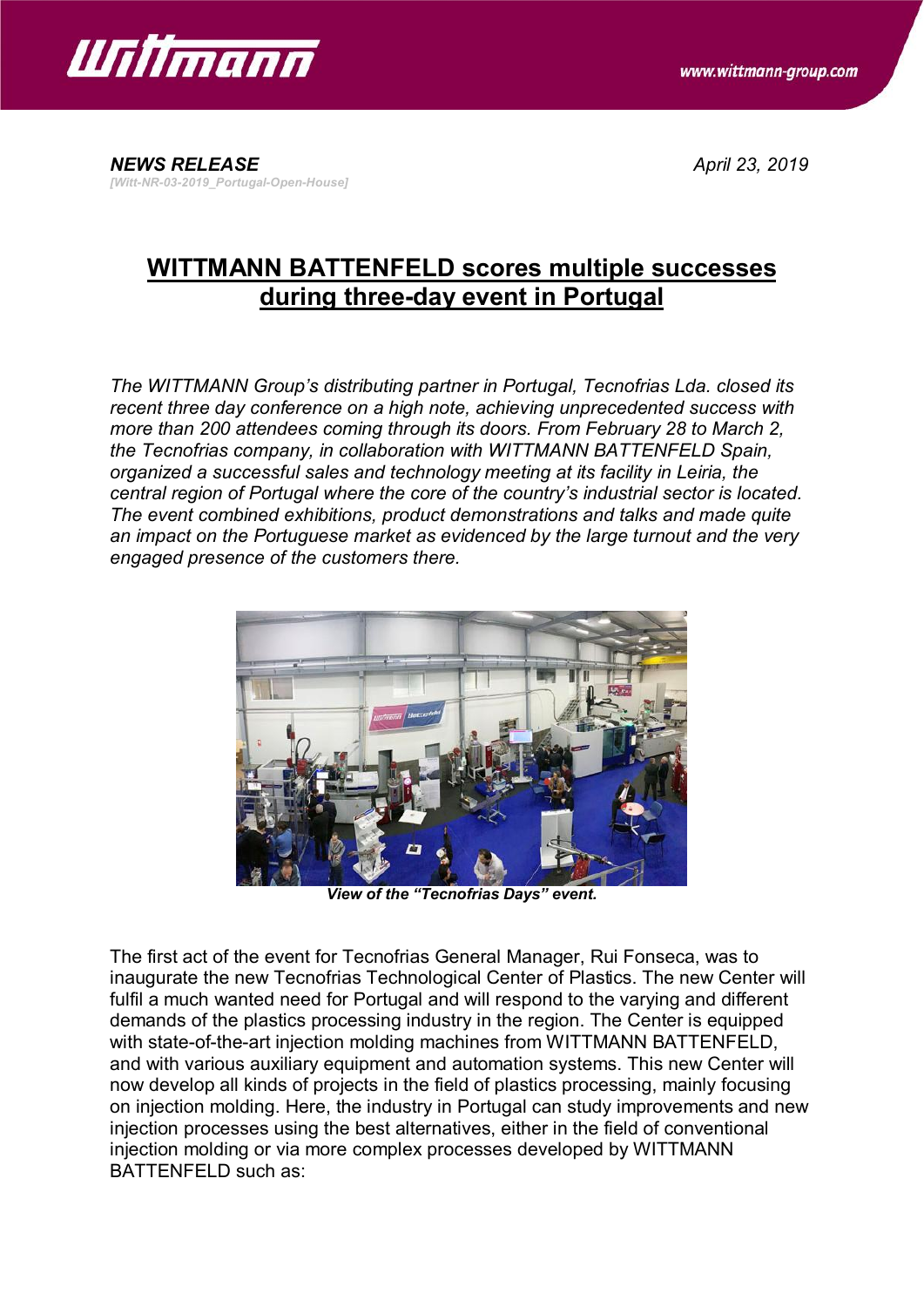

- · the gas assisted **AIRMOULD®** technique
- the liquid silicone injection molding LIM
- · the multi-materials technology **COMBIMOULD®**
- · *VPower* vertical press injection molding machines

As part of the three-day event WITTMANN BATTENFELD Spain invited the current Technical Director of the Biesterfeld Ibérica company as a speaker; the renowned professor and author José Ramón Lerma. His lecture, entitled "The Weakest Link" showed some interesting insights into scientific advances in injection molding. The Professor also presented a summary of the details included in his celebrated book "Advanced Manual. Transformation of Thermoplastics by Injection", a work published in several languages and a useful European-wide used handbook containing the criteria-based parameterizing of all necessary values around the complex thermoplastic injection molding process.



*Professor and writer José Ramón Lerma in a lecture during the Technological Center's opening.*

The second part of the event consisted of open days for customers and friends, the "Tecnofrias Days 2019", a successful "Open House" that allowed industrialists to get a closer look at the latest technologies developed by the WITTMANN Group. The *MacroPower* 700 ton machine from WITTMANN BATTENFELD was demonstrated with its 5100 injection unit, producing tight-tolerance industrial parts. The *EcoPower* 110/350, with servo technology was also shown – producing over-molded parts in an automated process. A complete range of WITTMANN automation systems and auxiliary equipment was also presented: the new linear servo-driven robot series **PRIMUS** and **W9**, equipped with **R8** and **R9** controls, **DRYMAX** dehumidifiers, **GRAVIMAX** blenders, new granulators series, and the ever-popular **TEMPRO** temperature regulators. The whole array of equipment was presented as integrated and ready for mutual communication thanks to the innovative **WITTMANN 4.0** technology. A large information panel clearly displayed the procedure of successful work cell integration in this regard.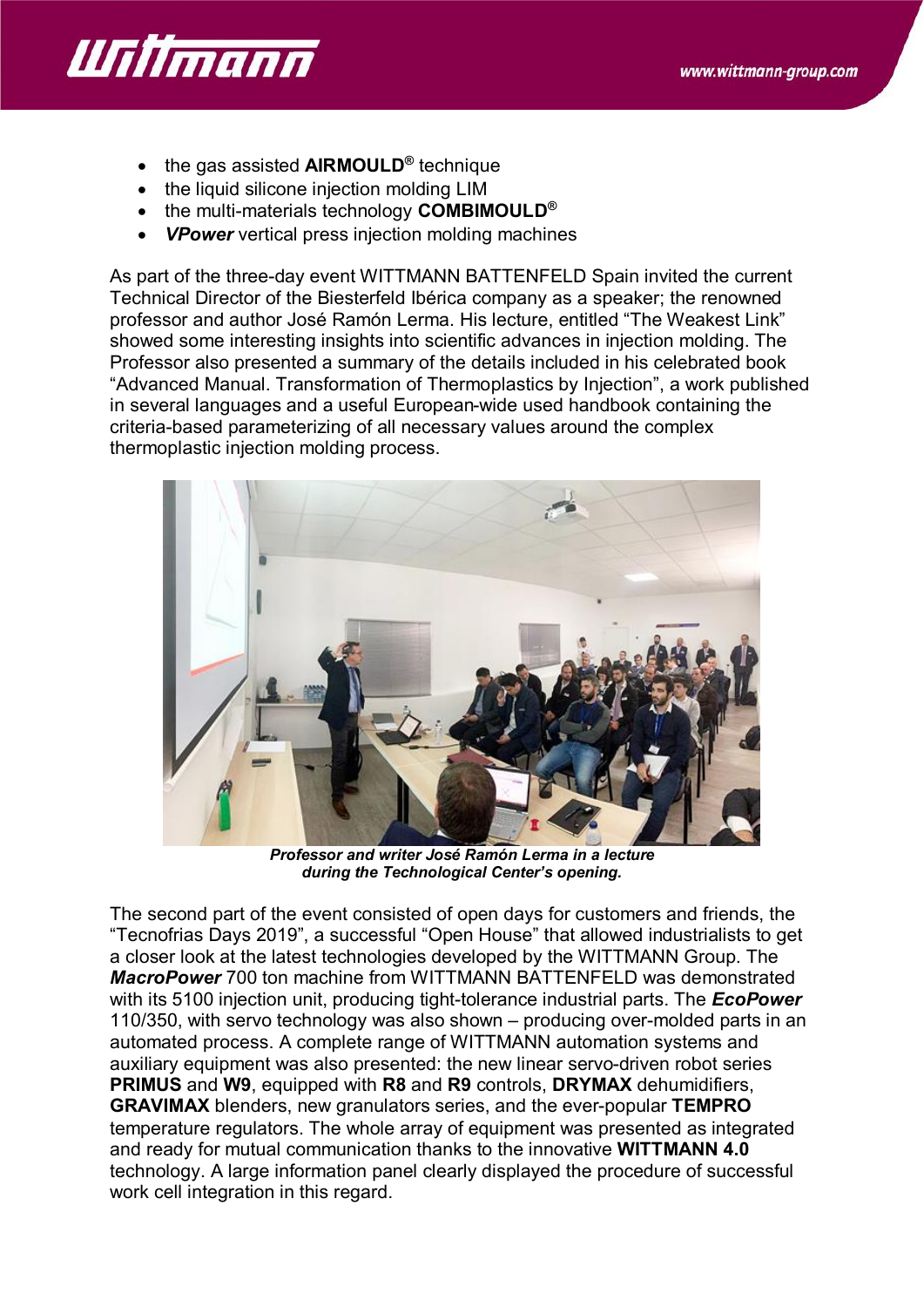



*Work cell in the new Tecnofrias Technological Center.*

The third part of the event celebrated the  $15<sup>th</sup>$  anniversary of Tecnofrias – WITTMANN Group's partner in Portugal. On February 28 the Tecnofrias General Manager, Rui Fonseca – together with his family and team – hosted a banquet that was held in one of the most acclaimed restaurants in the region, attended by customers, friends, associates and their families. Several WITTMANN Group executives took part throughout the three-day event: Jochen Pernsteiner (WITTMANN BATTENFELD European Sales Manager), Markus Wolfram (WITTMANN Material Handling Sales Manager), Denis Metral (Granulators Sales Manager), and also the sales representatives of the Austrian Group subsidiary in Spain. This last group, together with the host of the Tecnofrias event, forms a great team that efficiently and decisively coordinates the technical and commercial activities of the WITTMANN and WITTMANN BATTENFELD companies in Spain and Portugal.



*The Tecnofrias WITTMANN BATTENFELD team with some guests from the WITTMANN Group headquarter.*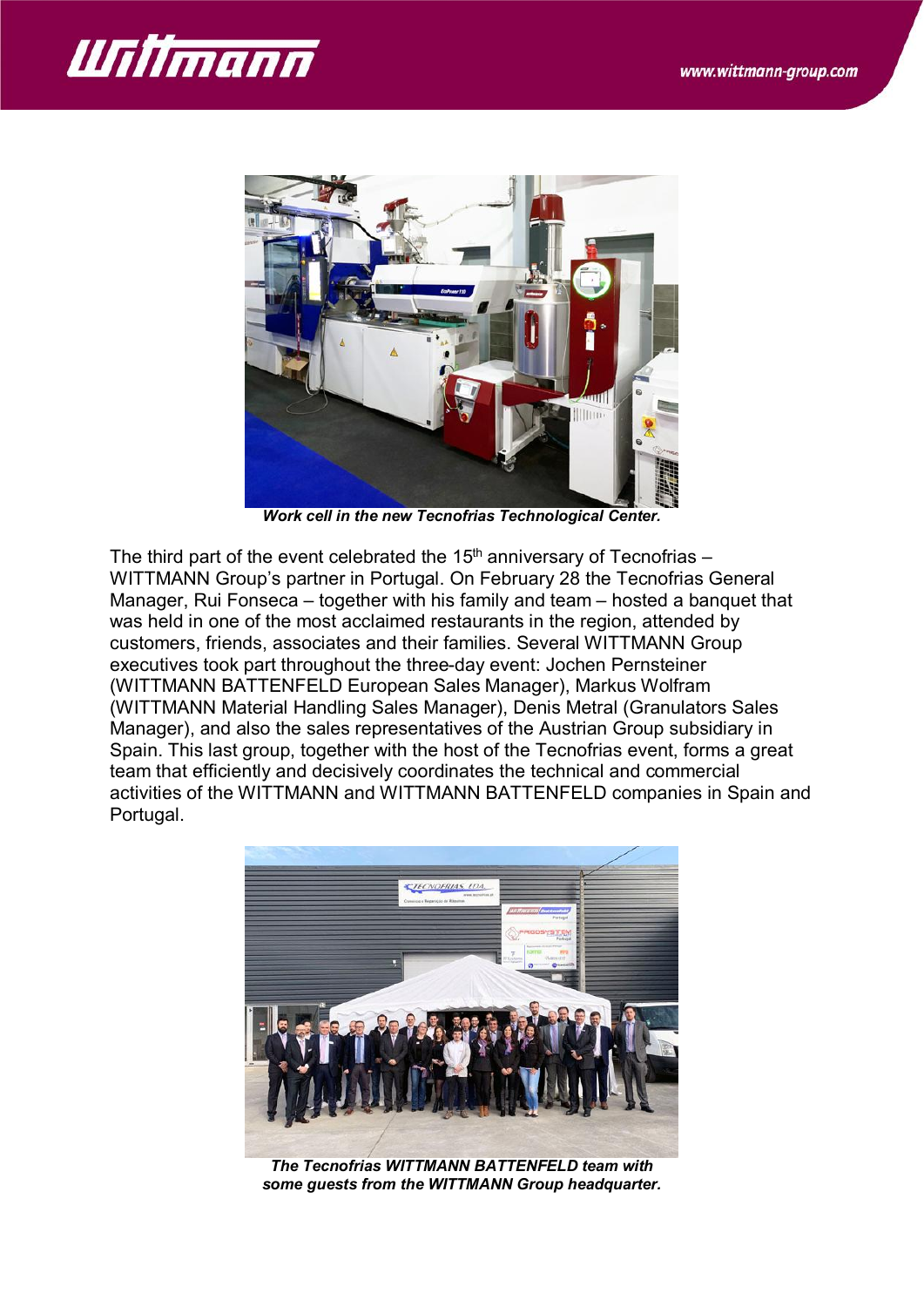

------------------------------

Taking advantage of this meeting, the anniversary and the presence of the aforementioned directors of the WITTMANN Group, the sales team for the Iberian Peninsula (WITTMANN BATTENFELD Spain and Tecnofrias) convened their annual sales meeting together two days before the event, February 26 and 27. During that meeting the team was able to celebrate a year full of commercial success, yet again setting a record in regard to sales figures in 2018 – the Spain WITTMANN Group subsidiary's 26<sup>th</sup> year of existence.

The WITTMANN Group is a worldwide leader in the manufacturing of injection molding machines, robots and peripheral equipment for the plastics industry. Headquartered in Vienna/Austria, the WITTMANN Group consists of two main divisions, WITTMANN BATTENFELD and WITTMANN, which operate 8 production facilities in 5 countries, including 34 direct subsidiary offices located in all major plastics markets around the world.

WITTMANN BATTENFELD focuses on the independent market growth in the manufacturing of state-of-the-art injection molding machines and process technology, providing a modern and comprehensive range of machinery in a modular design that meets the actual and future requirements of the plastic injection molding market. WITTMANN's product range includes robots and automation systems, material handling systems, dryers, gravimetric and volumetric blenders, granulators, mold temperature controllers and chillers. With this comprehensive range of peripheral equipment, WITTMANN can provide plastics processors with solutions that cover all production requirements, ranging from autonomous work cells to integrated plantwide systems.

The syndication of the WITTMANN Group has led to connectivity between all product lines, providing the advantage plastics processors have been looking for in terms of a seamless integration of injection molding machines, automation and auxiliary equipment – all occurring at a progressive rate.

------------------------------

### **Contact:**

WITTMANN BATTENFELD Deutschland GmbH Am Tower 2 90475 Nuremberg GERMANY Tel.: +49 9128 7099-0 [info.de@wittmann-group.com](mailto:info.de@wittmann-group.com) [www.wittmann-group.com](http://www.wittmann-group.com/)